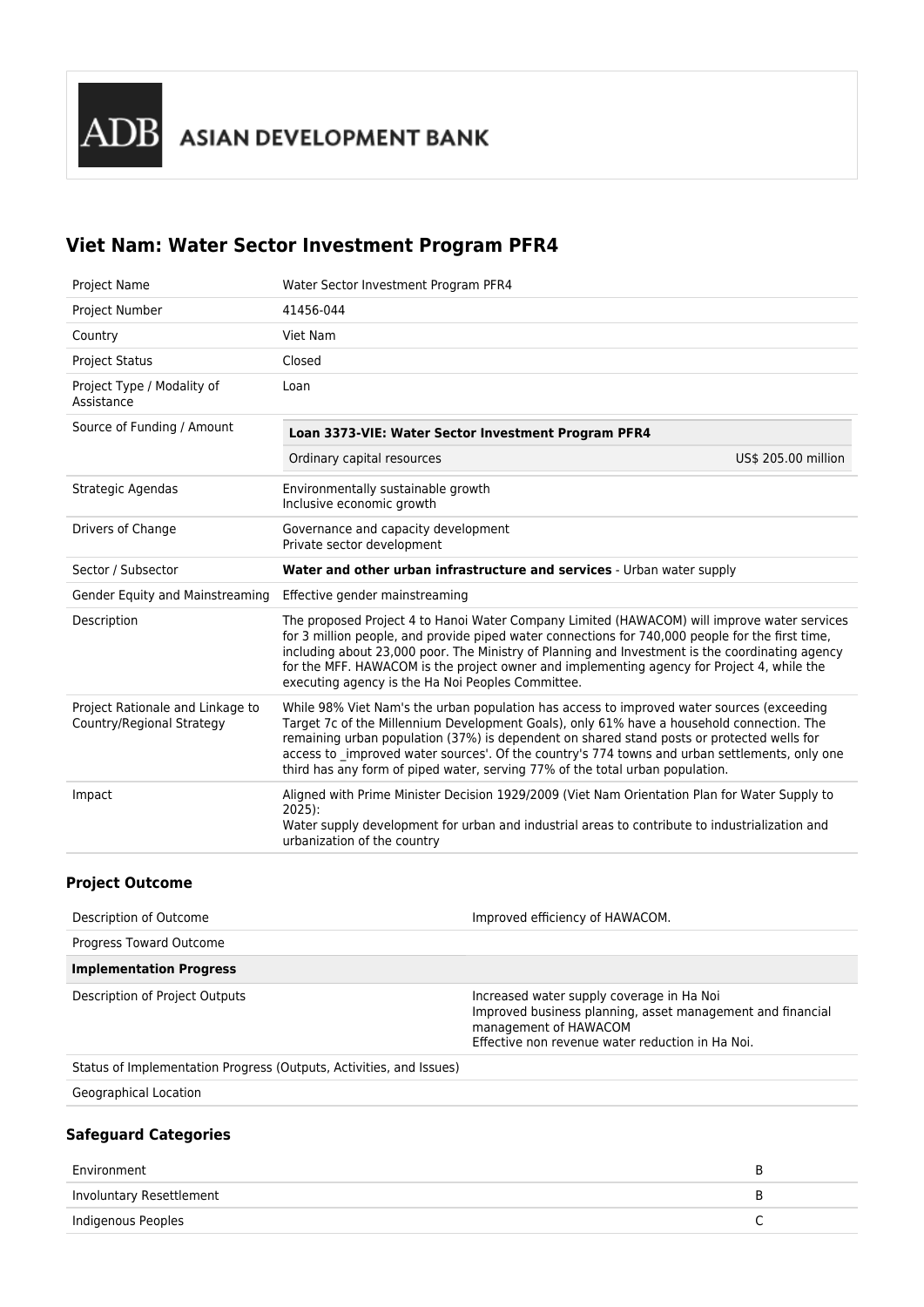# **Summary of Environmental and Social Aspects**

| <b>Environmental Aspects</b> | Project 4 is categorized B for environment, as environmental impacts are not irreversible and primarily<br>related to construction works. These would be mitigated through environmental management plan (EMP),<br>covering design, pre-construction, construction, and operations phases. Climate resilience measures have<br>been integrated into the project primarily pertaining to site preparation. The final EMP, cleared by ADB, will<br>form part of the contract bidding documents. An initial environment examination (IEE) report has been<br>prepared and will be updated during detailed design                                                                                                                                                                                                                                                                    |
|------------------------------|----------------------------------------------------------------------------------------------------------------------------------------------------------------------------------------------------------------------------------------------------------------------------------------------------------------------------------------------------------------------------------------------------------------------------------------------------------------------------------------------------------------------------------------------------------------------------------------------------------------------------------------------------------------------------------------------------------------------------------------------------------------------------------------------------------------------------------------------------------------------------------|
| Involuntary<br>Resettlement  | Project 4 is categorized B for involuntary resettlement because the project is assessed to cause insignificant<br>involuntary resettlement impacts. Permanent land acquisition is limited to 0.55 hectares for the<br>construction of the booster pumping station. Project 4 includes 28 affected households (about 121 people)<br>through loss of land, including 15 severely affected households (about 65 people). There are 15 severely<br>affected households (about 65 people) that will lose more than 10% of their agriculture land. The main<br>source of income of those severely affected people does not derive from agriculture; therefore their<br>livelihood will not be significantly impacted. No main building structures and no residential land will be<br>affected by the project. All unanticipated impacts will be mitigated in accordance to the MFF RF. |
| Indigenous Peoples           | Project 4 is categorized C for indigenous peoples. Due diligence confirmed that there are no ethnic minority<br>peoples in the project area, who may be considered indigenous peoples based on ADB's Safeguard Policy<br>Statement. Nevertheless, the MFF's indigenous peoples planning framework will guide the application of<br>indigenous peoples safeguards should any unanticipated impact on ethnic minority communities arise<br>during Project 4 implementation                                                                                                                                                                                                                                                                                                                                                                                                         |
|                              |                                                                                                                                                                                                                                                                                                                                                                                                                                                                                                                                                                                                                                                                                                                                                                                                                                                                                  |

#### **Stakeholder Communication, Participation, and Consultation**

| During Project Design            |  |
|----------------------------------|--|
| During Project<br>Implementation |  |

### **Responsible Staff**

| Responsible ADB Officer    | Ishii. Satoshi                                                                                  |
|----------------------------|-------------------------------------------------------------------------------------------------|
| Responsible ADB Department | Southeast Asia Department                                                                       |
| Responsible ADB Division   | Viet Nam Resident Mission                                                                       |
| <b>Executing Agencies</b>  | Ministry of Planning and Investment<br>6 B Hoang Dieu street, Ba Dinh district, Hanoi, Viet Nam |

### **Timetable**

| Concept Clearance          | $\overline{\phantom{a}}$   |
|----------------------------|----------------------------|
| Fact Finding               | 31 Jul 2015 to 31 Jul 2015 |
| MRM                        | 08 Oct 2015                |
| Approval                   | 16 Dec 2015                |
| <b>Last Review Mission</b> | $\overline{\phantom{0}}$   |
| Last PDS Update            | 22 Dec 2015                |
|                            |                            |

#### **Loan 3373-VIE**

| <b>Milestones</b> |                     |                         |                |                |             |
|-------------------|---------------------|-------------------------|----------------|----------------|-------------|
|                   |                     | <b>Effectivity Date</b> | <b>Closing</b> |                |             |
| Approval          | <b>Signing Date</b> |                         | Original       | <b>Revised</b> | Actual      |
| 16 Dec 2015       | ٠                   | $\blacksquare$          | 30 Jun 2021    | $\sim$         | 16 Dec 2016 |

| <b>Financing Plan</b> |                                | <b>Loan Utilization</b>             |      |          |                |
|-----------------------|--------------------------------|-------------------------------------|------|----------|----------------|
|                       | Total (Amount in US\$ million) | Date                                | ADB  | Others I | Net Percentage |
| <b>Project Cost</b>   |                                | 235.00   Cumulative Contract Awards |      |          |                |
| <b>ADB</b>            | 205.00 l                       | 16 Dec 2015                         | 0.00 | 0.00     | 0%             |
| Counterpart           |                                | 30.00   Cumulative Disbursements    |      |          |                |
| Cofinancing           | 0.00                           | 16 Dec 2015                         | 0.00 | 0.00     | 0%             |